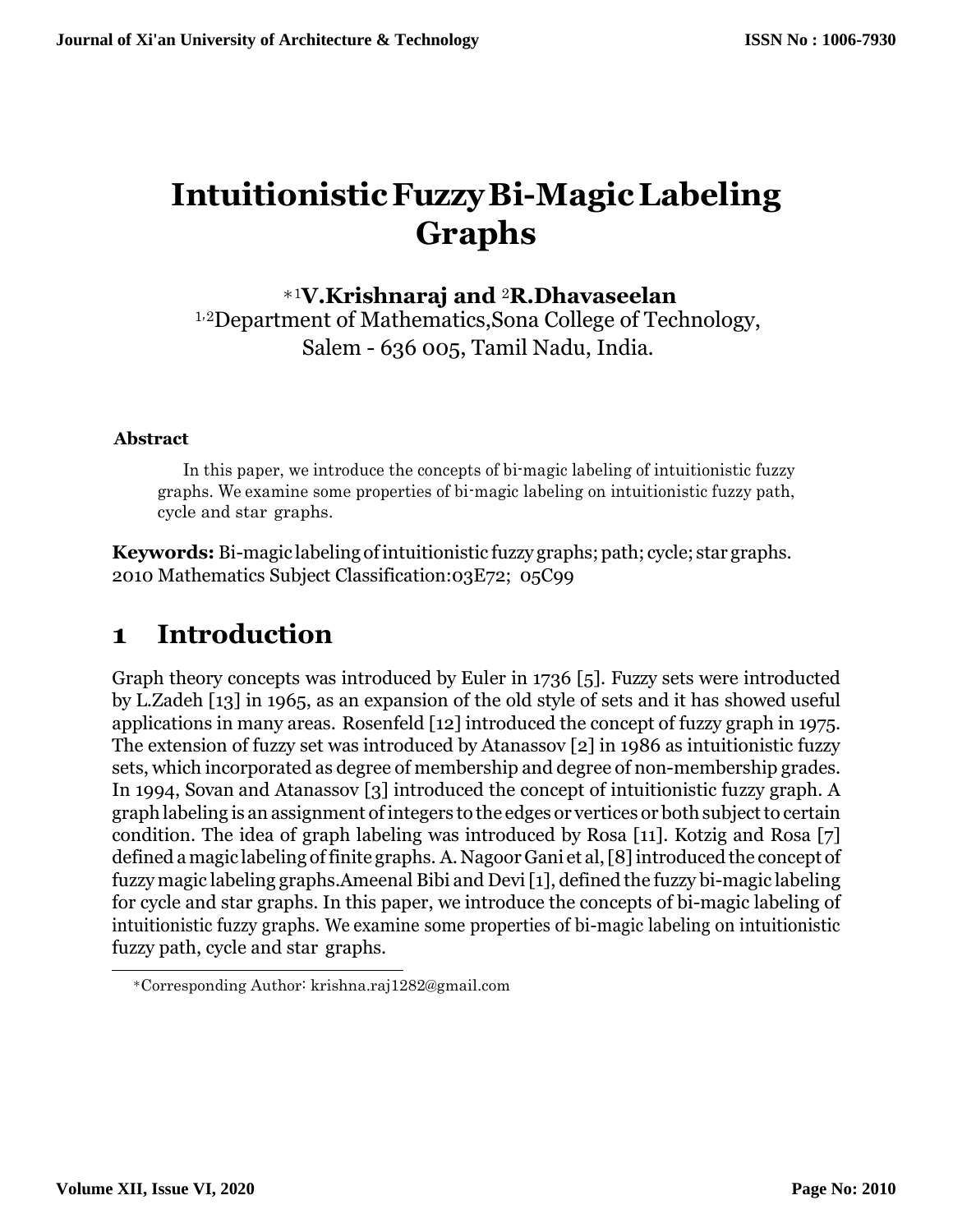#### **2 Preliminaries**

**Definition 2.1.** [\[9,](#page-13-9)10] An Intuitionistic Fuzzy Graph(IFG) with underlying set V is defined to be a pair  $G = (A, B)$  where

1. The function  $\mu_A : V \to [0, 1]$ ,  $\gamma_A : V \to [0, 1]$ , denote the degree of membership and non-membership of the element  $v_i \in V$ , respectively, and  $0 \leq \mu_A(v_i) + \gamma_A(v_i) \leq 1$  for all  $v_i \in V$ .

2. The functions  $\mu_B : E \subseteq V \times V \to [0, 1], \gamma_B : E \subseteq V \times V \to [0, 1]$  are defined by  $\mu_B(v_i, v_i) \leq \min[\mu_A(v_i), \mu_A(v_i)]$  and  $\gamma_B(v_i, v_i) \leq \max[\gamma_A(v_i), \gamma_A(v_i)]$ , where  $0 \leq \mu_B(v_i, v_i)$ +  $\gamma_B(v_i, v_j) \leq 1$  for all  $(v_i, v_j) \in E$ .

**Definition 2.2.** [\[9,](#page-13-9) [10\]](#page-13-10) A Path  $P_n$  in an IFG is a sequence of distinct vertices  $v_1, v_2, ..., v_n$ such that  $0 < \mu_B(v_i, v_{i+1}), \gamma_B(v_i, v_{i+1}) \leq 1$ ;  $1 \leq i \leq n-1$ ;  $n-1$  is called the length of the path  $P_n$ . A path  $P_n$  is called Cycle if  $v_1 = v_n$  for  $n \ge 3$ .

**Definition 2.3.** [\[9,](#page-13-9) [10\]](#page-13-10) A Star in an IFG graph consists of two vertex sets *U* and *V* with  $|U| = 1$  and  $|V| = n$  such that  $0 \lt \mu B(u, v_i)$ ,  $\gamma B(u, v_i) \leq 1$ ;  $1 \leq i \leq n$ .

## **3 Intuitionistic Fuzzy Bi-Magic Labeling Graphs**

**Definition 3.1.** An intuitionistic fuzzy graph  $G = (A, B)$  is said to be an intuitionistic fuzzy bi-magic[briefly IFB – M] graph if  $Bm<sub>µ</sub>(G) = \mu<sub>A</sub>(u) + \mu<sub>B</sub>(u, v) + \mu<sub>A</sub>(v)$  and  $Bm<sub>Y</sub>(G) =$  $\gamma_A(u) + \gamma_B(u, v) + \gamma_A(v)$  has two different magic values Bm<sub>1</sub>(*G*)*, Bm<sub>2</sub>(G*) for all *u, v*  $\in V$ . Where  $Bm_1(G) = (Bm_{\mu_1}(G), Bm_{\gamma_1}(G))$  and  $Bm_2(G) = (Bm_{\mu_2}(G), Bm_{\gamma_2}(G))$ . Bi-magic labeling of an intuitionistic fuzzy graph G is denoted as  $\text{Bm}(G) = (\text{Bm}_1(G), \text{Bm}_2(G))$ .

**Example 3.1.** *Consider an intuitionistic fuzzy graph*  $G=(A,B)$  *such that*  $V = \{v_1, v_2, v_3, v_4\}$ *and E* = {(*v*1*, v*2)*,* (*v*2*, v*3)*,* (*v*3*, v*4)*,* (*v*4*, v*1)*,* (*v*1*, v*3)*,* (*v*2*, v*4)}*.*



IFB − M labeling Graph *G*

 $Bm_1(G) = (0.23, 0.023)$  and  $Bm_2(G) = (0.18, 0.018)$ . Hence *G* is an IFB – Mlabeling graph.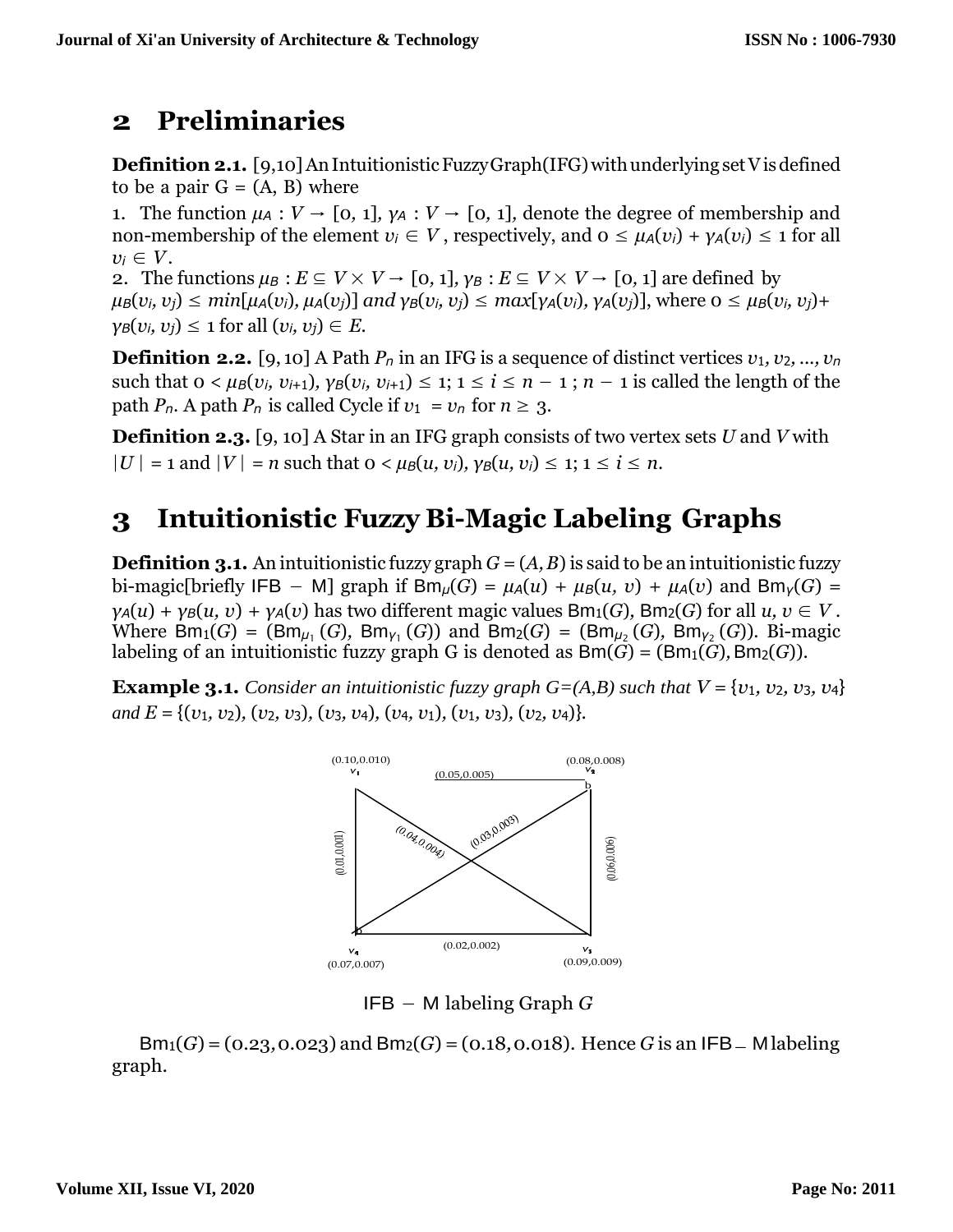**Theorem 3.1.** For all  $n \geq 3$ , the path  $P_n$  is an IFB – M labeling graph.

*Proof.* Let  $P_n$  be any path with  $n \geq 3$ . Then  $v_1, v_2, v_3, ..., v_n$  and  $v_1v_2, v_2v_3, ..., v_{n-1}v_n$  are vertices and edges of *Pn*.

Let  $l = min\{x : n < 3(10)^x, x = 0, 1, 2, ...\}$  and  $s_1 = 10^{-(l+1)}$ ,  $s_2 = 10^{-(l+2)}$  where  $s_1$  and  $s_2$ are the set of membership and non-membership degree in an intuitionistic fuzzy labeling. The intuitionistic fuzzy vertex and edge labeling is defined as follows: Case - (1) When n is odd

$$
\mu_{\mathsf{A}}(v_{2k}) = (2n - k)\mathrm{si}; 1 \leq k \leq \frac{n-1}{n^2},
$$
  

$$
\gamma_{\mathsf{A}}(v_{2k}) = (2n - k)\mathrm{s}; 1 \leq k \leq \frac{n^2}{n^2},
$$

$$
\mu_{\lambda}(v_{2k-1}) = \min\{\mu \, \text{A}(v_{2i}) \mid 1 \leq i \leq \frac{n-1}{2}\} - k s_1; \, 1 \leq k \leq \frac{n+1}{2},
$$
\n
$$
\mu_{\lambda}(v_{2k-1}) = \min\{\gamma \, \text{A}(v_{2i}) \mid 1 \leq i \leq \frac{n-1}{2}\} - k s_2; \, 1 \leq k \leq \frac{n+1}{2}.
$$

$$
\mu_{\mathbf{A}}(v_{k}v_{k+1}) = \left(\frac{n-1}{2} + k\right)s\mathfrak{x} \leq k \leq \frac{n-1}{2},
$$
  

$$
\gamma_{\mathbf{A}}(v_{k}v_{k+1}) = \left(\frac{n-1}{2} + k\right)s\mathfrak{x} \leq k \leq \frac{n-1}{2}.
$$

$$
\mu_{\mathbf{B}}(v_{k}v_{k+1}) = (k - \frac{n-1}{2})s; \frac{n+1}{2} \le k \le n-1,
$$
  

$$
\gamma_{\mathbf{B}}(v_{k}v_{k+1}) = (k - \frac{n-1}{2})s; \frac{n+1}{2} \le k \le n-1.
$$

Sub case - (i) When k is even

Let  $k = 2a$  where  $a \in Z^+$ .

For each edge ( $v_k$ ,  $v_{k+1}$ ) the IFB – M labeling are

$$
Bm_{\mu_1}(P_n) = \mu_A(v_k) + \mu_B(v_k, v_{k+1}) + \mu_A(v_{k+1}), 1 \le k \le \frac{n-1}{2}
$$
  
\n
$$
= \mu_A(v_{2a}) + \mu_B(v_{2a}, v_{2a+1}) + \mu_A(v_{2a+1}),
$$
  
\n
$$
= (2n - a)s_1 + (\frac{n-1}{2} + 2a)s_1 + min\{\mu_A(v_{2i})|1 \le i \le \frac{n-1}{2}\} - (a + 1)s,
$$
  
\n
$$
Bm_{\mu_1}(P_n) = (\frac{5n-3}{2})s_1 + min\{\mu_A(v_{2i})|1 \le i \le \frac{n-1}{2}\}.
$$
  
\n
$$
Bm_{\mu_2}(P_n) = \mu_A(v_k) + \mu_B(v_k, v_{k+1}) + \mu_A(v_{k+1}), \frac{n+1}{2} \le k \le n-1
$$
  
\n
$$
= \mu_A(v_{2a}) + \mu_B(v_{2a}, v_{2a+1}) + \mu_A(v_{2a+1}),
$$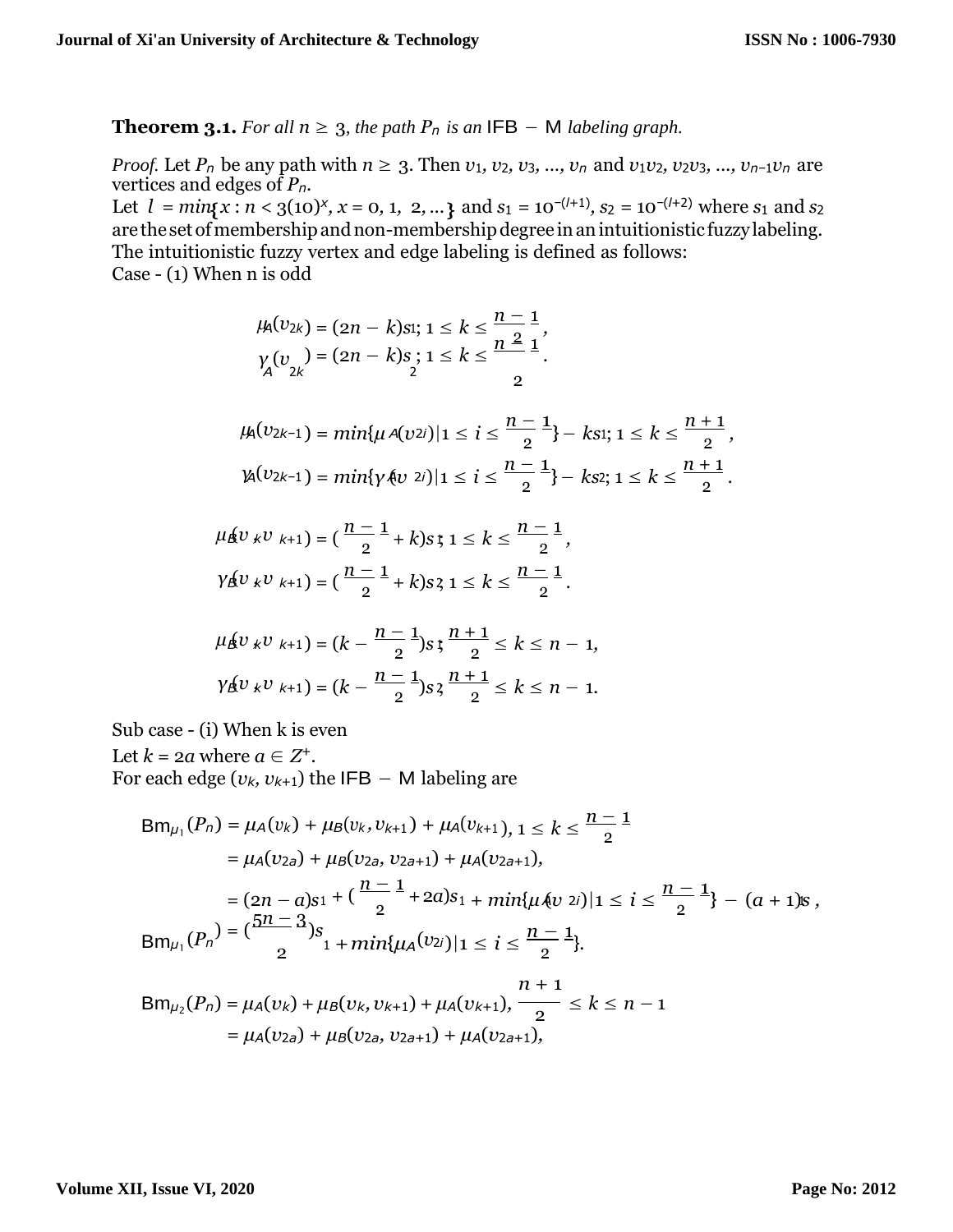$$
= (2n - a)s_1 + (2a - \frac{n-1}{2})s_1 + min\{\mu \& 2i\} | 1 \le i \le \frac{n-1}{2} \} - (a+1)s,
$$
  
\n
$$
Bm_{\mu_2}(P_n) = \left(\frac{3n-1}{2}\right)s_1 + min\{\mu_A(v_{2i}) | 1 \le i \le \frac{n-1}{2}\}.
$$

Sub case - (ii) When k is odd Let  $k = 2a + 1$  where  $a \in Z^+$ . For each edge ( $v_k$ ,  $v_{k+1}$ ) the IFB – M labeling are

$$
Bm_{\mu_1}(P_n) = \mu_A(v_k) + \mu_B(v_k, v_{k+1}) + \mu_A(v_{k+1}), 1 \le k \le \frac{n-1}{2}
$$
  
=  $\mu_A(v_{2a+1}) + \mu_B(v_{2a+1}, v_{2a+2}) + \mu_A(v_{2a+2}),$   
=  $min\{\mu_A(v_{2i})|1 \le i \le \frac{n-1}{2}\} - (a+1)s_1 + (\frac{n-1}{2} + 2a + 1)s_1 + (2n - (a+1))s_1,$   

$$
Bm_{\mu_1}(P_n) = (\frac{5n-3}{2})s_1 + min\{\mu_A(v_{2i})|1 \le i \le \frac{n-1}{2}\}.
$$

$$
Bm_{\mu_2}(P_n) = \mu_A(v_k) + \mu_B(v_k, v_{k+1}) + \mu_A(v_{k+1}), \frac{n+1}{2} \le k \le n-1
$$
  
\n
$$
= \mu_A(v_{2a+1}) + \mu_B(v_{2a+1}, v_{2a+2}) + \mu_A(v_{2a+2}),
$$
  
\n
$$
= \min\{\mu_A(v_{2i}) | 1 \le i \le \frac{n-1}{2} \} - (a+1)s_1 + (2a+1 - \frac{n-1}{2})s_1 + (2n - (a+1))s_1,
$$
  
\n
$$
Bm_{\mu_2}(P_n) = \left(\frac{3n-1}{2}\right)s_1 + \min\{\mu_A(v_{2i}) | 1 \le i \le \frac{n-1}{2} \}.
$$

Similarly we can find,

$$
Bm_{\gamma_1}(P_n) = \left(\frac{5n-3}{2}\right) s_2 + min\{\gamma_A(v_{2i}) | 1 \le i \le \frac{n-1}{2}\},
$$
  
\n
$$
Bm_{\gamma_2}(P_n) = \left(\frac{3n^2}{2}\right) s_2 + min\{\gamma_A(v_{2i}) | 1 \le i \le \frac{n-1}{2}\}.
$$

Hence IFB − M labeling of a even length path *P<sup>n</sup>* are  $Bm_1(P_n) = (Bm_{\mu_1}(P_n), Bm_{\gamma_1}(P_n))$  and  $\overline{Bm_2(P_n)} = (Bm_{\mu_2}(P_n), Bm_{\gamma_2}(P_n))$ . Case - (2) When n is even

$$
\mu_{A}(v_{2k}) = (2n - k)s_{1}; 1 \leq k \leq \frac{n}{2},
$$
\n
$$
\gamma_{A}(v_{2k}) = (2n - k)s_{2}; 1 \leq k \leq \frac{n}{2}.
$$
\n
$$
\mu_{A}(v_{2k-1}) = min\{\mu_{A}(v_{2i}) | 1 \leq i \leq \frac{n}{2}\} - k s_{1}; 1 \leq k \leq \frac{n}{2},
$$
\n
$$
\gamma_{A}(v_{2k-1}) = min\{\gamma_{A}(v_{2i}) | 1 \leq i \leq \frac{n}{2}\} - k s_{2}; 1 \leq k \leq \frac{n}{2}.
$$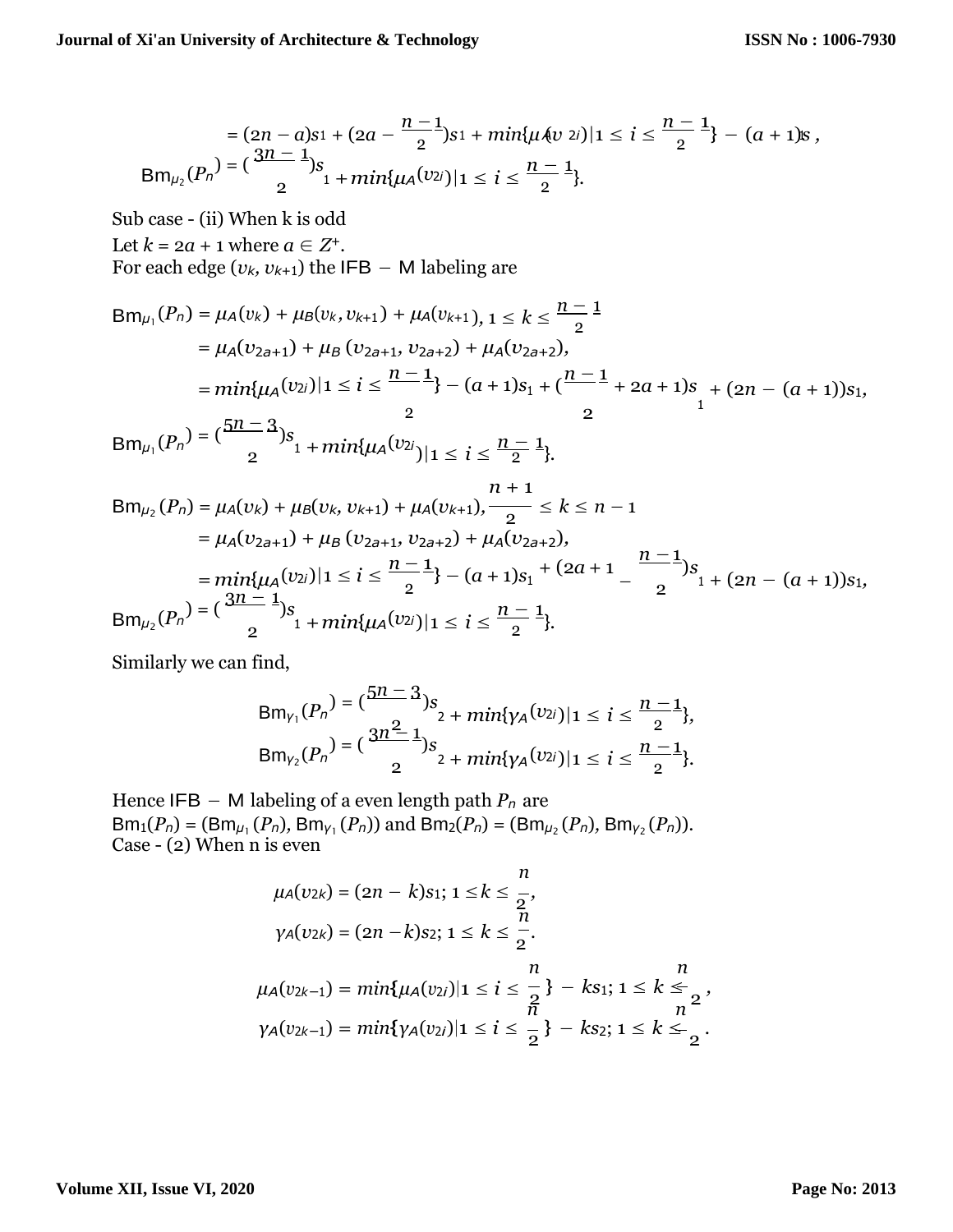$$
\mu_{B}(v_{k}, v_{k+1}) = \left(\frac{n-2}{2} + k\right)s_{1}; 1 \leq k \leq \frac{n}{2},
$$
\n
$$
\gamma_{B}(v_{k}, v_{k+1}) = \left(\frac{n-2}{2} + k\right)s_{2}; 1 \leq k \leq \frac{n}{2},
$$
\n
$$
\mu_{B}(v_{k}, v_{k+1}) = (k - \frac{n}{2})s_{1}; \frac{n}{2} + 1 \leq k \leq n - 1,
$$
\n
$$
\gamma_{B}(v_{k}, v_{k+1}) = (k - \frac{1}{2})s_{2}; \frac{n}{2} + 1 \leq k \leq n - 1.
$$

Sub case - (i) When k is even

Let  $k = 2a$  where  $a \in Z^+$ .

For each edge ( $v_k$ ,  $v_{k+1}$ ) the IFB – M labeling are

$$
Bm_{\mu_1}(P_n) = \mu_A(v_k) + \mu_B(v_k, v_{k+1}) + \mu_A(v_{k+1}), 1 \le k \le \frac{n}{2}
$$
  
=  $\mu_A(v_{2a}) + \mu_B(v_{2a}, v_{2a+1}) + \mu_A(v_{2a+1}),$   
=  $(2n - a)s_1 + (\frac{n-2}{2} + 2a)s_1 + min\{\mu_A(v_{2i})| 1 \le i \le \frac{n}{2}\} - (a + 1)s_1,$   

$$
Bm_{\mu_1}(P_n) = (\frac{5n-4}{2})s_1 + min\{\mu_A(v_{2i})| 1 \le i \le \frac{n}{2}\}.
$$

$$
Bm_{\mu_2}(P_n) = \mu_A(v_k) + \mu_B(v_k, v_{k+1}) + \mu_A(v_{k+1}), \frac{n}{2} + 1 \le k \le n - 1
$$
  
\n
$$
= \mu_A(v_{2a}) + \mu_B(v_{2a}, v_{2a+1}) + \mu_A(v_{2a+1}),
$$
  
\n
$$
= (2n - a)s_1 + (2a - \frac{1}{2})s_1 + min\{\mu_A(v_{2i}) | 1 \le i \le \frac{n}{2}\} - (a + 1)s_1,
$$
  
\n
$$
Bm_{\mu_2}(P_n) = \left(\frac{3n - 2}{2}\right)s_1 + min\{\mu_A(v_{2i}) | 1 \le i \le \frac{n}{2}\}
$$

Sub case - (ii) When k is odd

Let 
$$
k = 2a + 1
$$
 where  $a \in \mathbb{Z}^+$ .  
\nFor each edge  $(v_k, v_{k+1})$  the IFB – M labeling are  
\n
$$
Bm_{\mu_1}(P_n) = \mu_A(v_k) + \mu_B(v_k, v_{k+1}) + \mu_A(v_{k+1}), 1 \le k \le \frac{n}{2}
$$
\n
$$
= \mu_A(v_{2a+1}) + \mu_B(v_{2a+1}, v_{2a+2}) + \mu_A(v_{2a+2}),
$$
\n
$$
= min\{\mu_A(v_{2i}) | 1 \le i \le \frac{n}{2}\} - (a + 1)s_1 + (\frac{n-2}{2} + 2a + 1)s_1 + (2n - (a + 1))s_1,
$$
\n
$$
Bm_{\mu_1}(P_n) = (\frac{5n-4}{2})s_1 + min\{\mu_A(v_{2i}) | 1 \le i \le \frac{n}{2}\}.
$$
\n
$$
Bm_{\mu_2}(P_n) = \mu_A(v_k) + \mu_B(v_k, v_{k+1}) + \mu_A(v_{k+1}), \frac{n}{2} + 1 \le k \le n - 1
$$
\n
$$
= \mu_A(v_{2a+1}) + \mu_B(v_{2a+1}, v_{2a+2}) + \mu_A(v_{2a+2}),
$$
\n
$$
= min\{\mu_A(v_{2i}) | 1 \le i \le \frac{n}{2}\} - (a + 1)s_1 + (2a + 1 - \frac{n}{2})s_1 + (2n - (a + 1))s_1,
$$
\n
$$
Bm_{\mu_2}(P_n) = (\frac{3n-2}{2})s_1 + min\{\mu_A(v_{2i}) | 1 \le i \le \frac{n}{2}\}.
$$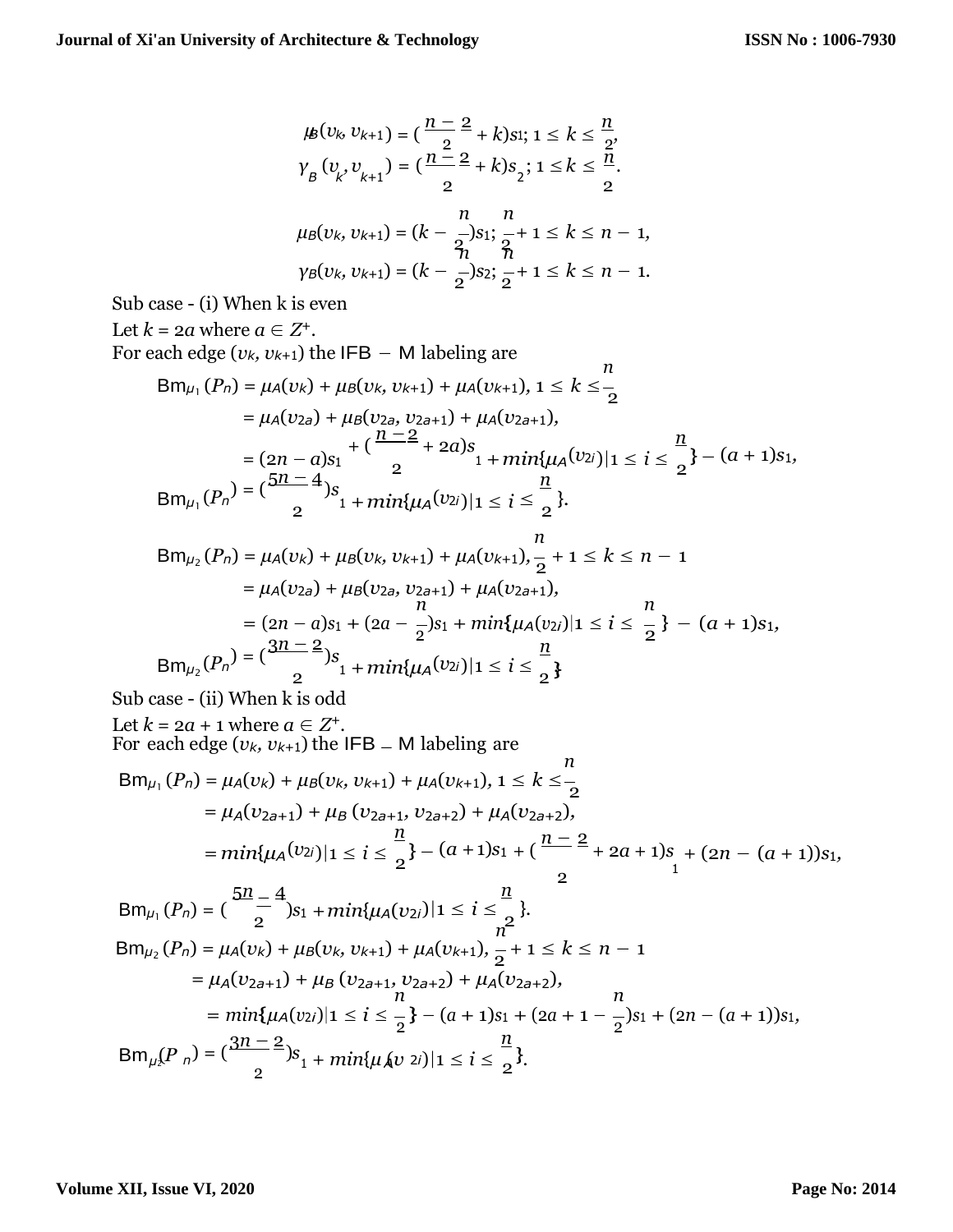$\Box$ 

Similarly we can find,

$$
Bm_{\gamma_1}(P_n) = \left(\frac{5n-4}{2}\right)s_2 + \min\{\gamma \land v \text{ } 2i\} \mid 1 \leq i \leq \frac{n}{2}\},
$$
  
\n
$$
Bm_{\gamma_2}(P_n) = \left(\frac{3n-2}{2}\right)s_2 + \min\{\gamma \land v \text{ } 2i\} \mid 1 \leq i \leq \frac{n}{2}\}.
$$

Hence IFB − M labeling of an odd length path *P<sup>n</sup>* are  $Bm_1(P_n) = (Bm_{\mu_1}(P_n), Bm_{\nu_1}(P_n))$  and  $Bm_2(P_n) = (Bm_{\mu_2}(P_n), Bm_{\nu_2}(P_n))$ .

**Example 3.2.** Consider an intuitionistic fuzzy path graph  $P_8$  such that  $V = \{v_1, v_2, v_3, v_4, v_5, v_6, v_7, v_8, v_7, v_8, v_9, v_{10}\}$  $v_6$ ,  $v_7$ ,  $v_8$  and  $E = \{(v_1, v_2), (v_2, v_3), (v_3, v_4), (v_4, v_5), (v_5, v_6), (v_6, v_7), (v_7, v_8)\}.$ 



IFB − M labeling graph *P*<sup>8</sup>

 $Bm_1(P_8) = (0.30, 0.030)$  and  $Bm_2(P_8) = (0.23, 0.023)$ . Hence  $P_8$  is an IFB – M labeling graph.

**Theorem 3.2.** For all  $n \geq 3$ , the cycle  $C_n$  is an IFB – M labeling graph.

*Proof.* Let  $C_n$  be any path with  $n \geq 3$ . Then  $v_1, v_2, v_3, ..., v_n$  and  $v_1v_2, v_2v_3, ..., v_nv_1$  are vertices and edges of *Cn*.

W} where  $s_1$  *and*  $s_2$  choose for set of membership and non-membership degree in intuitionistic Let *s*<sub>1</sub> and *s*<sub>2</sub> such that  $s_1 = \{10^{-(l+1)}|n \le 5(10)^l, l \in W\}$  and  $s_2 = \{10^{-(l+2)}|n \le 5(10)^l, l \in W\}$ fuzzy labeling.

The intuitionistic fuzzy labeling is defined as follows: Case - (1) When n is odd

$$
\mu_1(v_{2k}) = (2n - k + 1)s \cdot 1 \leq k \leq \frac{n-1}{2},
$$
  

$$
\mu_1(v_{2k}) = (2n - k + 1)s \cdot 1 \leq k \leq \frac{n-1}{2}.
$$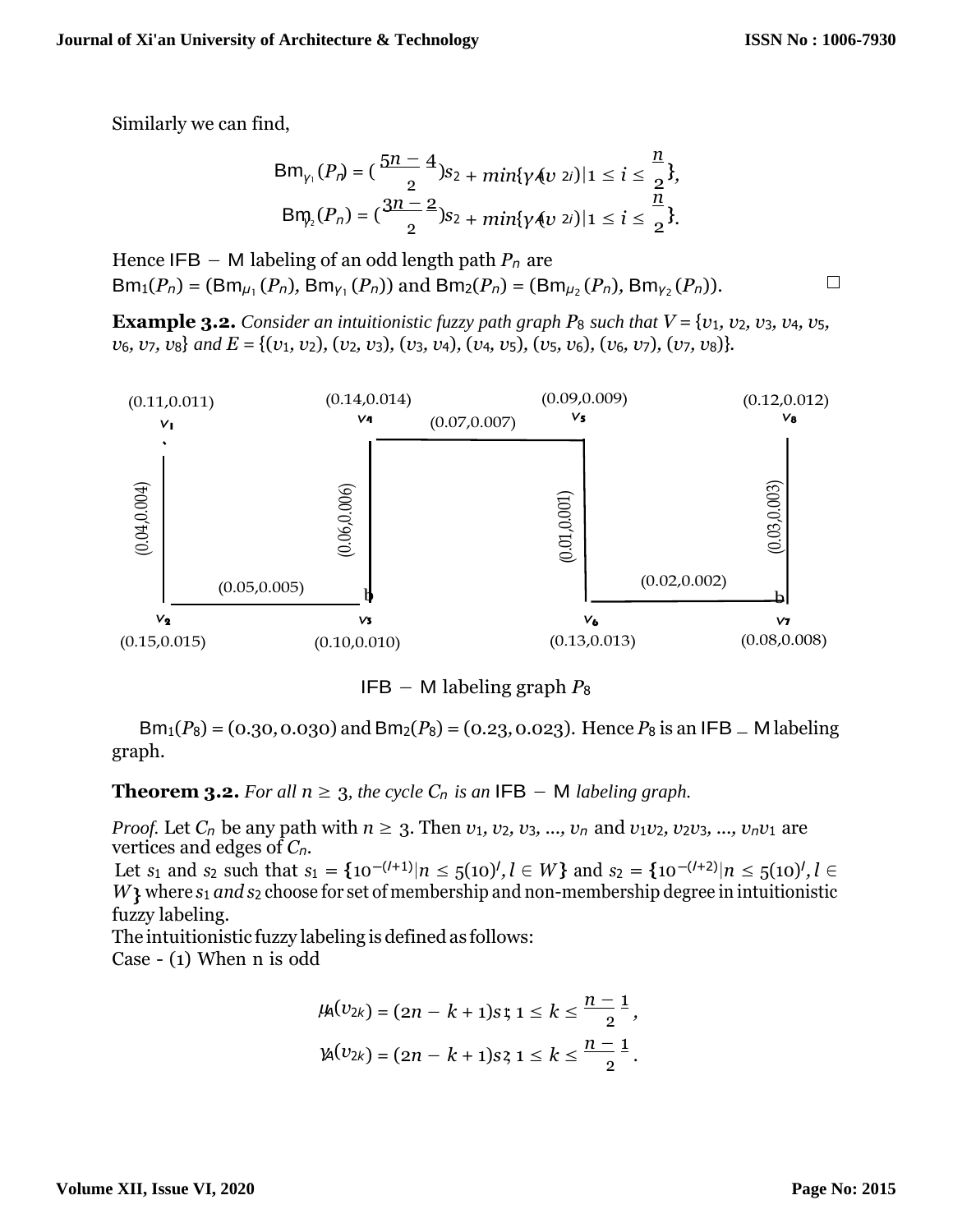$$
\mu_1(v_{2k-1}) = \min\{v_{2i} | 1 \le i \le \frac{n-1}{2}\} - k s,
$$
  

$$
\mu_1(v_{2k-1}) = \min\{v_{2i} | 1 \le i \le \frac{n-1}{2}\} - k s.
$$

$$
\mu_{B}(v_{k}, v_{k+1}) = \left(\frac{n-1}{n^{2}}+k\right)s; 1 \leq k \leq \frac{n+1}{n^{2}+1},
$$
  

$$
\gamma_{B}(v_{k}, v_{k+1}) = \left(\frac{n^{2}}{2}+k\right)s; 1 \leq k \leq \frac{n^{2}+1}{2}.
$$

$$
\mu_B(v_k, v_{k+1}) = (k - \frac{n+1}{2})s_1; \frac{n+3}{2} \le k \le n-1,
$$
  
\n
$$
\gamma_B(v_k, v_{k+1}) = (k - \frac{n+1}{2})s_2; \frac{n+3}{2} \le k \le n-1.
$$

Sub case - (i) When k is even

Let  $k = 2a$  where  $a \in Z^+$ . For each edge ( $v_k$ ,  $v_{k+1}$ ) the IFB − M labeling are

$$
Bm_{\mu_1}(C_n) = \mu_A(v_k) + \mu_B(v_k, v_{k+1}) + \mu_A(v_{k+1}), 1 \le k \le \frac{n+1}{2}
$$
  
=  $\mu_A(v_{2a}) + \mu_B(v_{2a}, v_{2a+1}) + \mu_A(v_{2a+1}),$   
=  $(2n + 1 - a)s_1 + (\frac{n-1}{2} + 2a)s_1 + min\{v_{2i} | 1 \le i \le \frac{n-1}{2}\} - (a+1)s,$   

$$
Bm_{\mu_1}(C_n) = (\frac{5n-1}{2})s_1 + min\{v_{2i} | 1 \le i \le \frac{n-1}{2}\}.
$$

$$
Bm_{\mu_2}(C_n) = \mu_A(v_k) + \mu_B(v_k, v_{k+1}) + \mu_A(v_{k+1}), \frac{n+3}{2} \le k \le n-1
$$
  
\n
$$
= \mu_A(v_{2a}) + \mu_B(v_{2a}, v_{2a+1}) + \mu_A(v_{2a+1}),
$$
  
\n
$$
= (2n+1-a)s_1 + (2a - \frac{n+1}{2})s_1 + min\{v_{2i} | 1 \le i \le \frac{n-1}{2}\} - (a+1)s,
$$
  
\n
$$
Bm_{\mu_2}(C_n) = \left(\frac{3n-1}{2}s_1 + min\{v_{2i} | 1 \le i \le \frac{n-1}{2}\}\right).
$$

Sub case - (ii) When k is odd Let  $k = 2a + 1$  where  $a \in Z^+$ .

For each edge (
$$
v_k
$$
,  $v_{k+1}$ ) the IFB – M labeling are

$$
Bm_{\mu_1}(C_n) = \mu_A(v_k) + \mu_B(v_k, v_{k+1}) + \mu_A(v_{k+1}), 1 \le k \le \frac{n+1}{2}
$$
  
=  $\mu_A(v_{2a+1}) + \mu_B(v_{2a+1}, v_{2a+2}) + \mu_A(v_{2a+2}),$   
=  $min\{v_{2i} | 1 \le i \le \frac{n-1}{2} \} - (a+1)s_1 + (\frac{n-1}{2} + (2a+1))s_1 + (2n+1 - (a+1))s_1,$   

$$
Bm_{\mu_1}(C_n) = (\frac{5n-1}{2})s_1 + min\{v_{2i} | 1 \le i \le \frac{n+1}{2} \}.
$$

#### **Volume XII, Issue VI, 2020**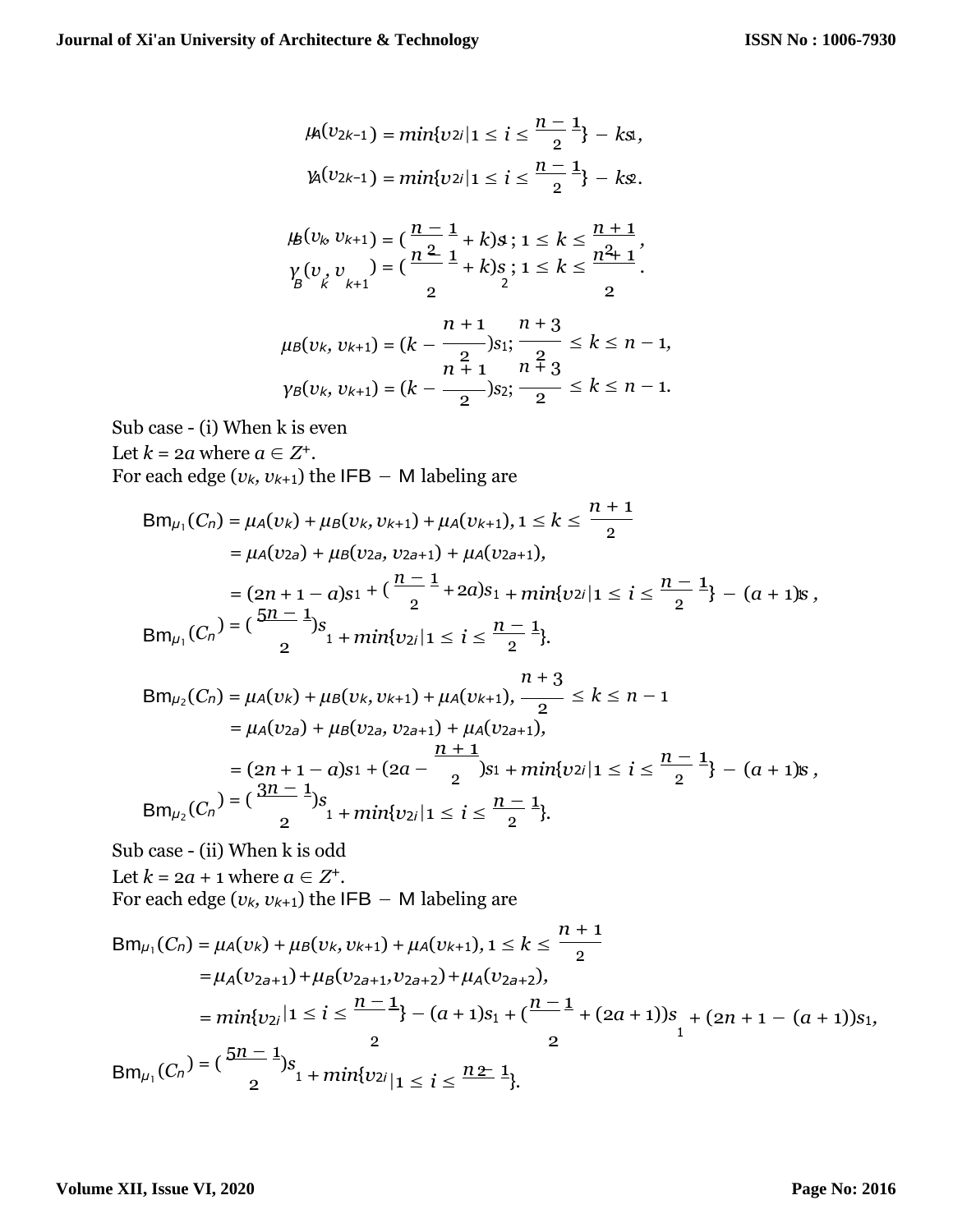$$
Bm_{\mu_2}(C_n) = \mu_A(v_k) + \mu_B(v_k, v_{k+1}) + \mu_A(v_{k+1}), \frac{n+3}{2} \le k \le n-1
$$
  
\n
$$
= \mu_A(v_{2a+1}) + \mu_B(v_{2a+1}, v_{2a+2}) + \mu_A(v_{2a+2}),
$$
  
\n
$$
= min\{v_{2i} | 1 \le i \le \frac{n-1}{2} \} - (a+1)s_1 + ((2a+1) - \frac{n+1}{2})s_1 + (2n+1 - (a+1))s_1,
$$
  
\n
$$
Bm_{\mu_2}(C_n) = (\frac{3n-1}{2})s_1 + min\{v_{2i} | 1 \le i \le \frac{n-1}{2} \}.
$$

Similarly we can find

$$
Bm_{\gamma_1}(C_n) = \left(\frac{5n-1}{2}\right) s_2 + \min\{v_{2i} | 1 \le i \le \frac{n-1}{2}\}.
$$
  
\n
$$
Bm_{\gamma_2}(C_n) = \left(\frac{3n^2-1}{2}\right) s_2 + \min\{v_{2i} | 1 \le i \le \frac{n-1}{2}\}.
$$

Hence IFB − M labeling of a odd cycle *C<sup>n</sup>* are  $Bm_1(C_n) = (Bm_{\mu_1}(C_n), Bm_{I_1}(C_n))$  and  $Bm_2(C_n) = (Bm_{\mu_2}(C_n), Bm_{\nu_2}(C_n))$ .

Case - (2) When n is even

$$
\mu_{A}(v_{2k-1}) = (2n - k + 1)s_{1}; 1 \leq k \leq \frac{n}{2},
$$
\n
$$
\gamma_{A}(v_{2k-1}) = (2n - k + 1)s_{2}; 1 \leq k \leq \frac{n}{2},
$$
\n
$$
\mu_{A}(v_{2k}) = min\{v_{2i-1}| 1 \leq i \leq \frac{n}{2}\} - ks_{1},
$$
\n
$$
\gamma_{A}(v_{2k}) = min\{v_{2i-1}| 1 \leq i \leq \frac{n}{2}\} - ks_{2},
$$
\n
$$
\mu_{B}(v_{1}, v_{n}) = s_{1},
$$
\n
$$
\gamma_{B}(v_{1}, v_{n}) = s_{2},
$$
\n
$$
\mu_{B}(v_{k}, v_{k+1}) = (\frac{n}{2} + k)s_{1}; 1 \leq k \leq \frac{n}{2},
$$
\n
$$
\gamma_{B}(v_{k}, v_{k+1}) = (\frac{n}{2} + k)s_{2}; 1 \leq k \leq \frac{n}{2},
$$
\n
$$
\mu_{B}(v_{k}, v_{k+1}) = (k + 1 - \frac{n}{2})s_{1}; \frac{n+2}{2} \leq k \leq n - 1,
$$
\n
$$
\gamma_{B}(v_{k}, v_{k+1}) = (k + 1 - \frac{n}{2})s_{2}; \frac{n+2}{2} \leq k \leq n - 1.
$$

Sub case - (i) When k is even Let  $k = 2a$  where  $a \in Z^+$ .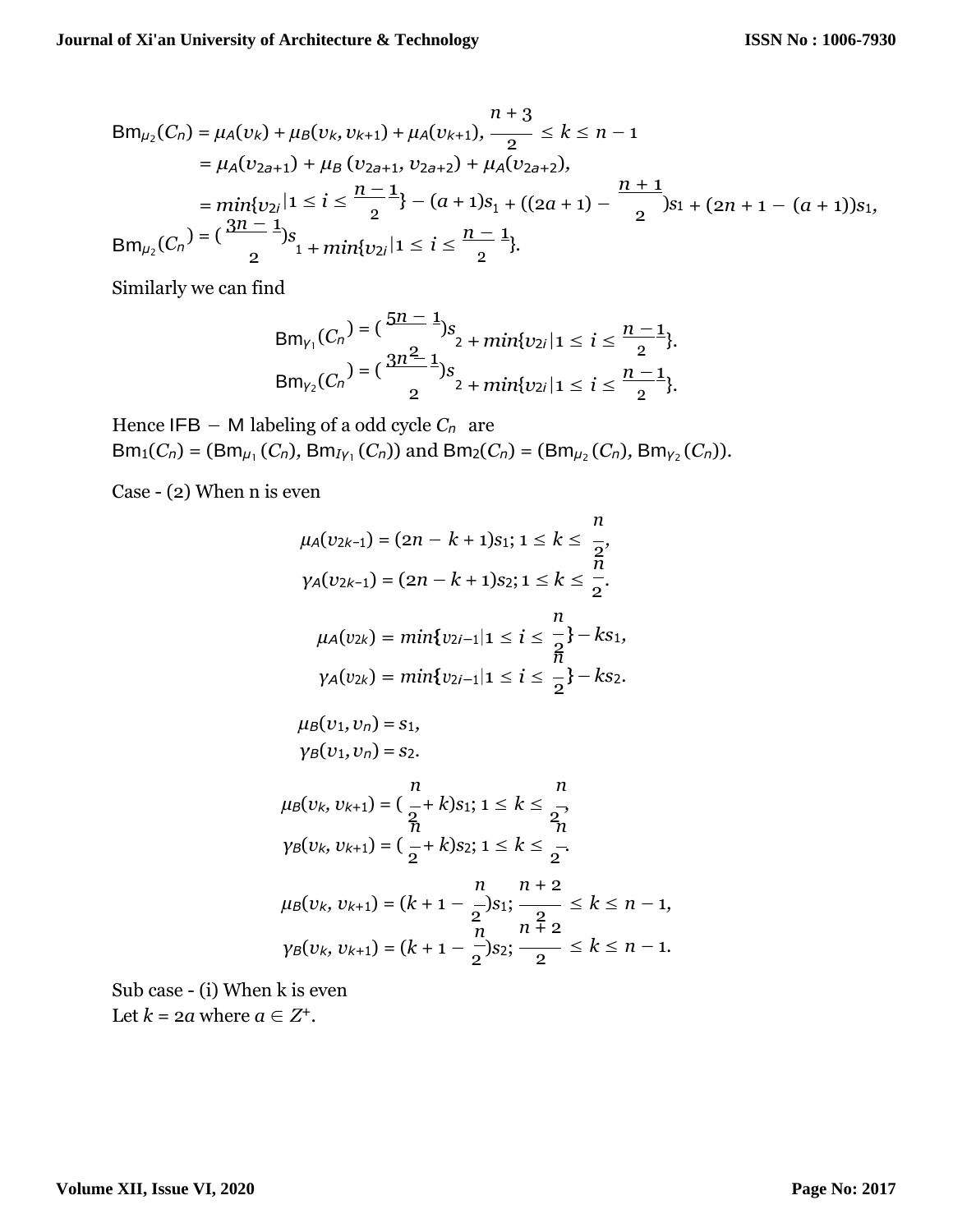For each edge ( $v_k$ ,  $v_{k+1}$ ) the IFB – M labeling are

$$
Bm_{\mu_1}(C_n) = \mu_A(v_k) + \mu_B(v_k, v_{k+1}) + \mu_A(v_{k+1}), 1 \le k \le \frac{n}{2}
$$
  
=  $\mu_A(v_{2a}) + \mu_B(v_{2a}, v_{2a+1}) + \mu_A(v_{2a+1}),$   
=  $min\{v_{2i-1}|1 \le i \le \frac{n}{2}\} - as_1 + (\frac{n}{2} + 2a)s_1 + (2n + 1 - (a + 1))s_1,$   
 $Bm_{\mu_1}(C_n) = (\frac{5n}{2})s_1 + min\{v_{2i-1}|1 \le i \le \frac{n}{2}\}.$ 

$$
Bm_{\mu_2}(C_n) = \mu_A(\nu_k) + \mu_B(\nu_k, \nu_{k+1}) + \mu_A(\nu_{k+1}), \frac{n+2}{2} \le k \le n-1
$$
  
\n
$$
= \mu_A(\nu_{2a}) + \mu_B(\nu_{2a}, \nu_{2a+1}) + \mu_A(\nu_{2a+1}),
$$
  
\n
$$
= \min\{\nu_{2i-1}|1 \le i \le \frac{1}{2}\} - as_1 + (2a+1-\frac{1}{2})s_1 + (2n+1-(a+1))s_1,
$$
  
\n
$$
Bm_{\mu_2}(C_n) = (\frac{3n+2}{2})s_1 + \min\{\nu_{2i-1}|1 \le i \le \frac{1}{2}\}.
$$

Sub case - (ii) When k is odd Let  $k = 2a + 1$  where  $a \in Z^+$ . For each edge ( $v_k$ ,  $v_{k+1}$ ) the IFB – M labeling are

$$
Bm_{\mu_1}(C_n) = \mu_A(v_k) + \mu_B(v_k, v_{k+1}) + \mu_A(v_{k+1}), 1 \le k \le \frac{n}{2}
$$
  
=  $\mu_A(v_{2a+1}) + \mu_B(v_{2a+1}, v_{2a+2}) + \mu_A(v_{2a+2}),$   
=  $(2n + 1 - (a + 1))s_1 + (\frac{n}{2} + 2a + 1)s_1 + min\{v_{2i-1}| 1 \le i \le \frac{n}{2}\} - (a + 1)s_1$   

$$
Bm_{\mu_1}(C_n) = (\frac{5n}{2})s_1 + min\{v_{2i-1}| 1 \le i \le \frac{n}{2}\}.
$$

$$
Bm_{\mu_2}(C_n) = \mu_A(v_k) + \mu_B(v_k, v_{k+1}) + \mu_A(v_{k+1}), \frac{n+2}{2} \le k \le n-1
$$
  
\n
$$
= \mu_A(v_{2a+1}) + \mu_B(v_{2a+1}, v_{2a+2}) + \mu_A(v_{2a+2}),
$$
  
\n
$$
= (2n + 1 - (a + 1))s_1 + (2a + 2 - \frac{1}{2})s_1 + min\{v_{2i-1}|1 \le i \le \frac{n}{2}\} - (a + 1)s_1,
$$
  
\n
$$
Bm_{\mu_2}(C_n) = (\frac{3n+2}{2})s_1 + min\{v_{2i-1}|1 \le i \le \frac{n}{2}\}.
$$

similarly we can find,

$$
Bm_{\gamma_1}(C_n) = \left(\frac{5n}{2}\right) s_2 + min\{v_{2i-1} | 1 \leq i \leq \frac{n}{2}\}.
$$
  
\n
$$
Bm_{\gamma_2}(C_n) = \left(\frac{3n+2}{2}\right) s_2 + min\{v_{2i-1} | 1 \leq i \leq \frac{n}{2}\}.
$$

Hence  $IFB - M$  labeling of a even cycle  $C_n$  are  $Bm_1(C_n) = (Bm_{\mu_1}(C_n), Bm_{\gamma_1}(C_n))$  and  $Bm_2(C_n) = (Bm_{\mu_2}(C_n), Bm_{\gamma_2}(C_n))$ .

 $\Box$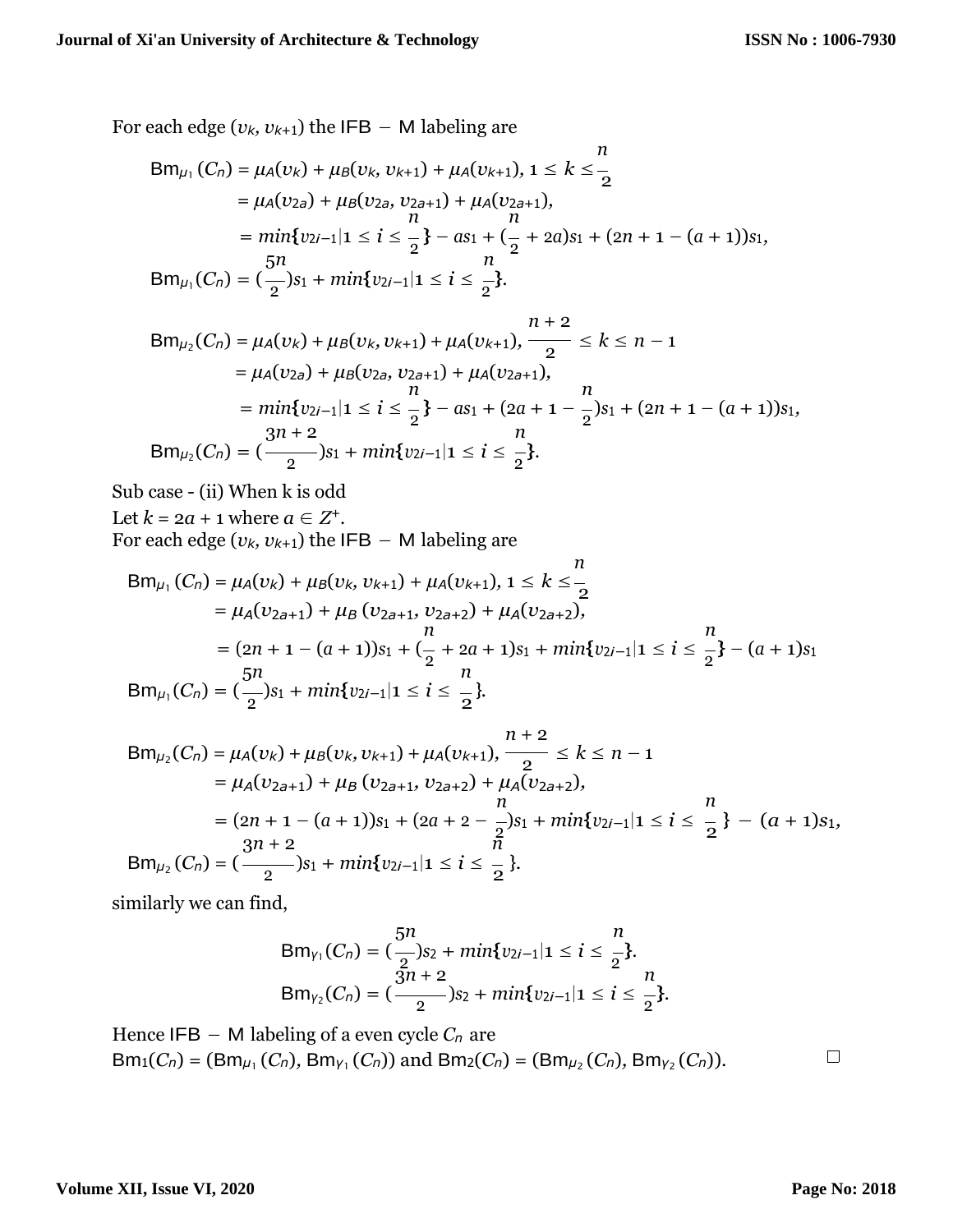**Example 3.3.** *Consider an intuitionistic fuzzy cycle*  $C_5$  *such that*  $V = \{v_1, v_2, v_3, v_4, v_5\}$ *and*  $E = \{(v_1, v_2), (v_2, v_3), (v_3, v_4), (v_4, v_5), (v_5, v_1)\}.$ 



IFB − M labeling of *C*<sup>5</sup>

 $Bm_1(C_5) = (0.21, 0.021)$  and  $Bm_2(C_5) = (0.16, 0.016)$ . Hence *C*<sub>5</sub> is an IFB  $\_$  M labeling graph.

**Theorem 3.3.** *For any n*  $\geq$  2*, star graph*  $S_{1,n}$  *is an* **IFB**  $-$  M *graph.* 

*Proof.* Let  $S_{1,n}$  be a star graph with  $u, v_1, v_2, v_3, ..., v_n$  as vertices and  $uv_1, uv_2, uv_3, ..., uv_n$  as edges.

W} where *s*<sub>1</sub>and *s*<sub>2</sub> choose for set of membership and non-membership degree in intuitionistic Let *s*<sub>1</sub> and *s*<sub>2</sub> such that  $s_1 = \{10^{-(l+1)} | n \le 5(10)^l, l \in W\}$  and  $s_2 = \{10^{-(l+2)} | n \le 5(10)^l, l \in W\}$ fuzzy labeling.

The intuitionistic fuzzy labeling is defined as follows:

Case - (1) When n is odd

$$
\mu_{A}(u) = (2n + 1)s_{1},
$$
\n
$$
\gamma_{A}(u) = (2n + 1)s_{2}.
$$
\n
$$
\mu_{A}(v_{k}) = \mu_{A}(u) - ks_{1}; 1 \leq k \leq n,
$$
\n
$$
\gamma_{A}(v_{k}) = I_{A}(u) - ks_{2}; 1 \leq k \leq n.
$$
\n
$$
\mu_{B}(u, v_{k}) = \left(\frac{n + 1}{2} + k - 1\right)s_{1}; 1 \leq k \leq \frac{n + 1}{2},
$$
\n
$$
\gamma_{B}(u, v_{k}) = \left(\frac{n + 1}{2} + k - 1\right)s_{2}; 1 \leq k \leq \frac{n + 1}{2}.
$$
\n
$$
\mu_{B}(u, v_{k}) = (k - \frac{n + 1}{2})s_{1}; \frac{2}{2} \leq k \leq n,
$$
\n
$$
\gamma_{B}(u, v_{k}) = (k - \frac{n + 1}{2})s_{2}; \frac{2}{2} \leq k \leq n.
$$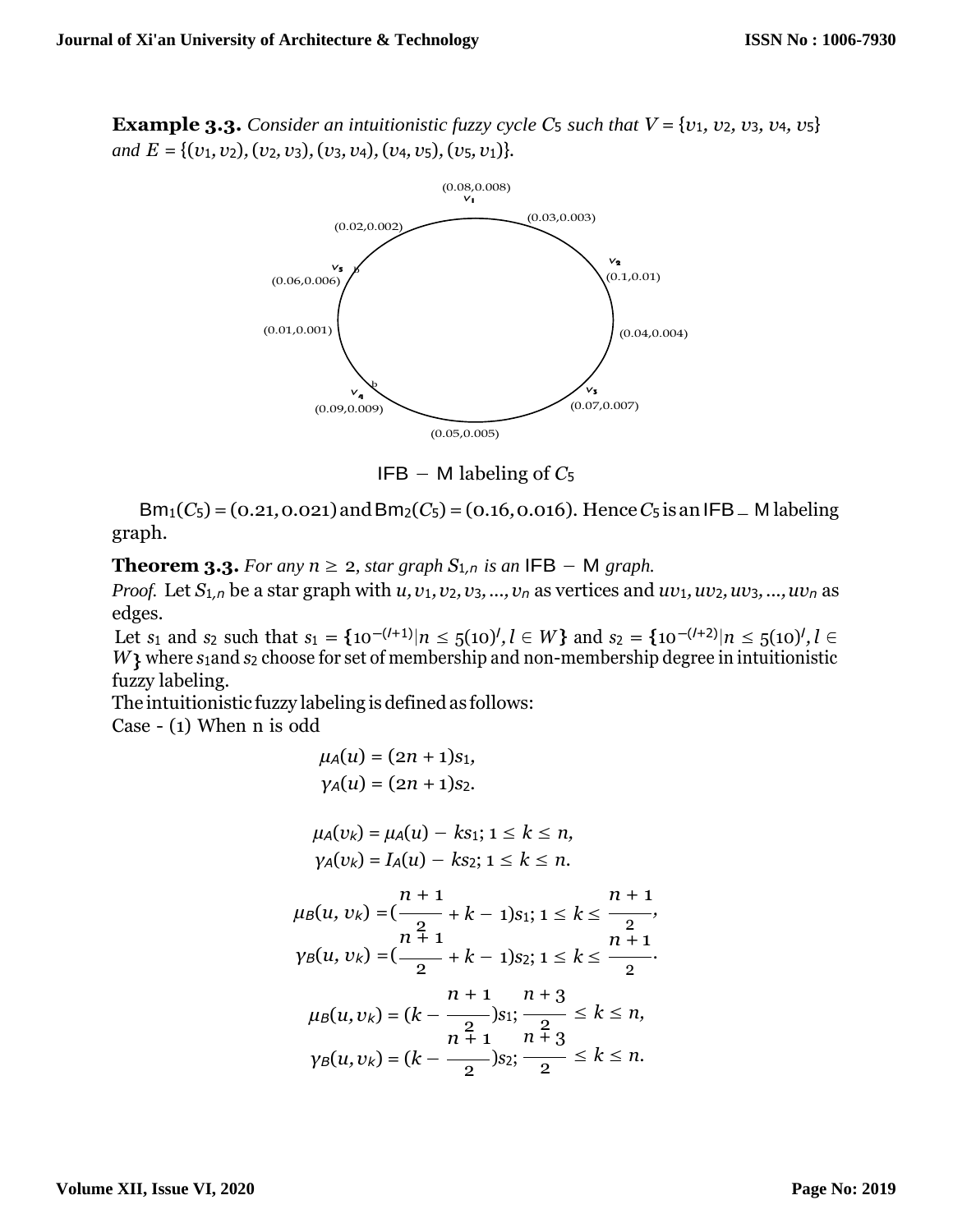Sub case - (i) k is even  
\nLet 
$$
k = 2a
$$
 where  $a \in Z^+$ .  
\nFor each edge  $(u, v_k)$  the IFB – M labeling are  
\n
$$
Bm_{\mu_1}(S_{1,n}) = \mu_A(u) + \mu_B(u.v_k) + \mu_A(v_k), 1 \le k \le \frac{n+1}{2}
$$
\n
$$
= \mu_A(u) + \mu_B(u.v_k) + \mu_A(v_{2a}),
$$
\n
$$
= (2n + 1)s_1 + (\frac{n+1}{2} + 2a - 1)s_1 + (2n + 1)s_1 - 2as_1,
$$
\n
$$
9n + 3
$$
\n
$$
Bm_{\mu_1}(S_{1,n}) = (\frac{n+3}{2})s_1.
$$
\n
$$
Bm_{\mu_2}(S_{1,n}) = \mu_A(u) + \mu_B(u.v_k) + \mu_A(v_k), \frac{n+3}{2} \le k \le n
$$
\n
$$
= \mu_A(u) + \mu_B(u.v_{2a}) + \mu_A(v_{2a}),
$$
\n
$$
= (2n + 1)s_1 + (2a - \frac{n+1}{2})s_1 + (2n + 1)s_1 - 2as_1,
$$
\n
$$
= \frac{7n + 3}{2}.
$$
\n
$$
Bm_{\mu_2}(S_{1,n}) = (\frac{7n + 3}{2})s_1.
$$

Sub case - (ii) k is odd

Let  $k = 2a + 1$  where  $a \in Z^+$ . For each edge  $(u, v_k)$  the IFB  $-$  M labeling are

$$
Bm_{\mu_1}(S_{1,n}) = \mu_A(u) + \mu_B(u.v_k) + \mu_A(v_k), 1 \le k \le \frac{n+1}{2}
$$
  
=  $\mu_A(u) + \mu_B(u.v_{2a+1}) + \mu_A(v_{2a+1}),$   

$$
= (2n+1)s_1 + (\frac{n+1}{2} + 2a)s_1 + (2n+1)s_1 - (2a+1)s_1,
$$
  

$$
Bm_{\mu_1}(S_{1,n}) = (\frac{n+3}{2})s_1.
$$

$$
Bm_{\mu_2}(S_{1,n}) = \mu_A(u) + \mu_B(u.v_k) + \mu_A(v_k), \frac{n+3}{2} \le k \le n
$$
  
=  $\mu_A(u) + \mu_B(u.v_{2a+1}) + \mu_A(v_{2a+1}),$   
=  $(2n+1)s_1 + ((2a+1) - \frac{n+1}{2})s_1 + (2n+1)s_1 - (2a+1)s_1,$   

$$
Bm_{\mu_2}(S_{1,n}) = (\frac{7n+3}{2})s_1.
$$

Similarly we can find

$$
Bm_{\gamma_1}(S_{1,n}) = \left(\frac{9n+3}{2}\right)_{S_2},
$$
  
\n
$$
Bm_{\gamma_2}(S_{1,n}) = \left(\frac{7n+3}{2}\right)_{S_2}.
$$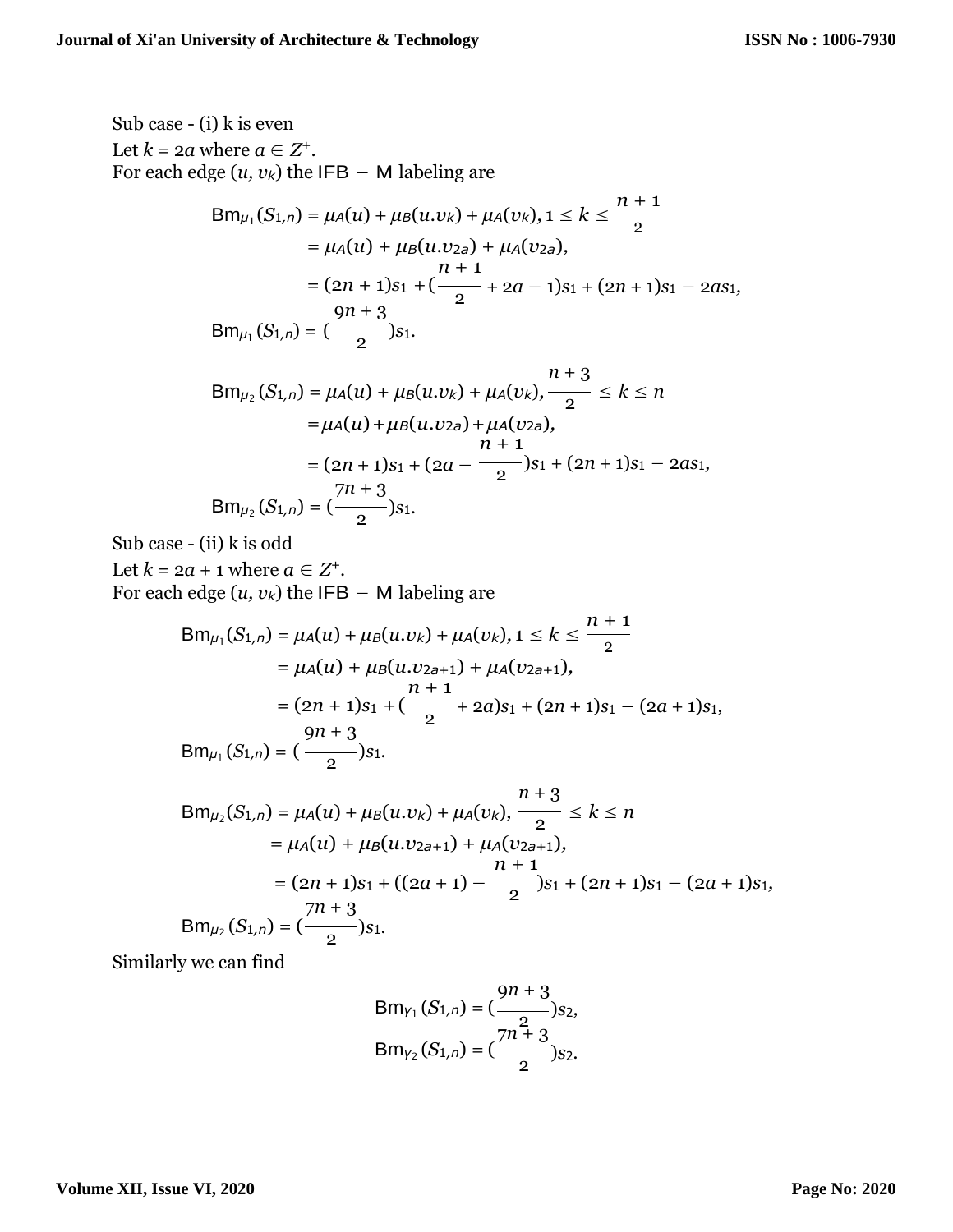Hence IFB – M labeling of a star graph  $S_{1,n}$  are  $Bm_1(S_{1,n}) = (Bm_{\mu_1}(S_{1,n}), Bm_{\gamma_1}(S_{1,n}))$  and  $Bm_2(S_{1,n}) = (Bm_{\mu_2}(S_{1,n}), Bm_{\gamma_2}(S_{1,n}))$ Case - (2) When n is even

$$
\mu_{A}(u) = (2n + 1)s_{1},
$$
\n
$$
\gamma_{A}(u) = (2n + 1)s_{2}.
$$
\n
$$
\mu_{A}(v_{k}) = \mu_{A}(u) - ks_{1}; 1 \leq k \leq n,
$$
\n
$$
\gamma_{A}(v_{k}) = I_{A}(u) - ks_{2}; 1 \leq k \leq n.
$$
\n
$$
\mu_{B}(u, v_{k}) = \left(\frac{n}{2} + k\right)s_{1}; 1 \leq k \leq \frac{n}{2},
$$
\n
$$
\gamma_{B}(u, v_{k}) = \left(\frac{n}{2} + k\right)s_{2}; 1 \leq k \leq \frac{n}{2}.
$$
\n
$$
\mu_{B}(u, v_{k}) = (k - \frac{n}{2})s_{1}; \frac{n + 2}{2} \leq k \leq n,
$$
\n
$$
\gamma_{B}(u, v_{k}) = (k - \frac{n}{2})s_{2}; \frac{n + 2}{2} \leq k \leq n.
$$

Sub case - (i) k is even

Let  $k = 2a$  where  $a \in \mathbb{Z}^+$ . For each edge  $(u, v_k)$  the IFB  $-$  M labeling are

$$
Bm_{\mu_1}(S_{1,n}) = \mu_A(u) + \mu_B(u.v_k) + \mu_A(v_k), 1 \le k \le \frac{n}{2}
$$
  
=  $\mu_A(u) + \mu_B(u.v_{2a}) + \mu_A(v_{2a}),$   
=  $(2n + 1)s_1 + (\frac{n}{2} + 2a)s_1 + (2n + 1)s_1 - 2as_1,$   
 $9n + 4$   
 $Bm_{\mu_1}(S_{1,n}) = (\frac{n+4}{2})s_1.$ 

$$
Bm_{\mu_2}(S_{1,n}) = \mu_A(u) + \mu_B(u.v_k) + \mu_A(v_k), \frac{n+2}{2} \le k \le n
$$
  
\n
$$
= \mu_A(u) + \mu_B(u.v_{2a}) + \mu_A(v_{2a}),
$$
  
\n
$$
= (2n + 1)s_1 + (2a - \frac{1}{2})s_1 + (2n + 1)s_1 - 2as_1,
$$
  
\n
$$
Bm_{\mu_2}(S_{1,n}) = (\frac{7n + 4}{2})s_1.
$$

Sub case - (ii) k is odd

Let  $k = 2a + 1$  where  $a \in Z^+$ . For each edge  $(u, v_k)$  the IFB – M labeling are

$$
Bm_{\mu_1}(S_{1,n}) = \mu_A(u) + \mu_B(u.v_k) + \mu_A(v_k), 1 \le k \le \frac{n}{2}
$$
  
=  $\mu_A(u) + \mu_B(u.v_{2a+1}) + \mu_A(v_{2a+1}),$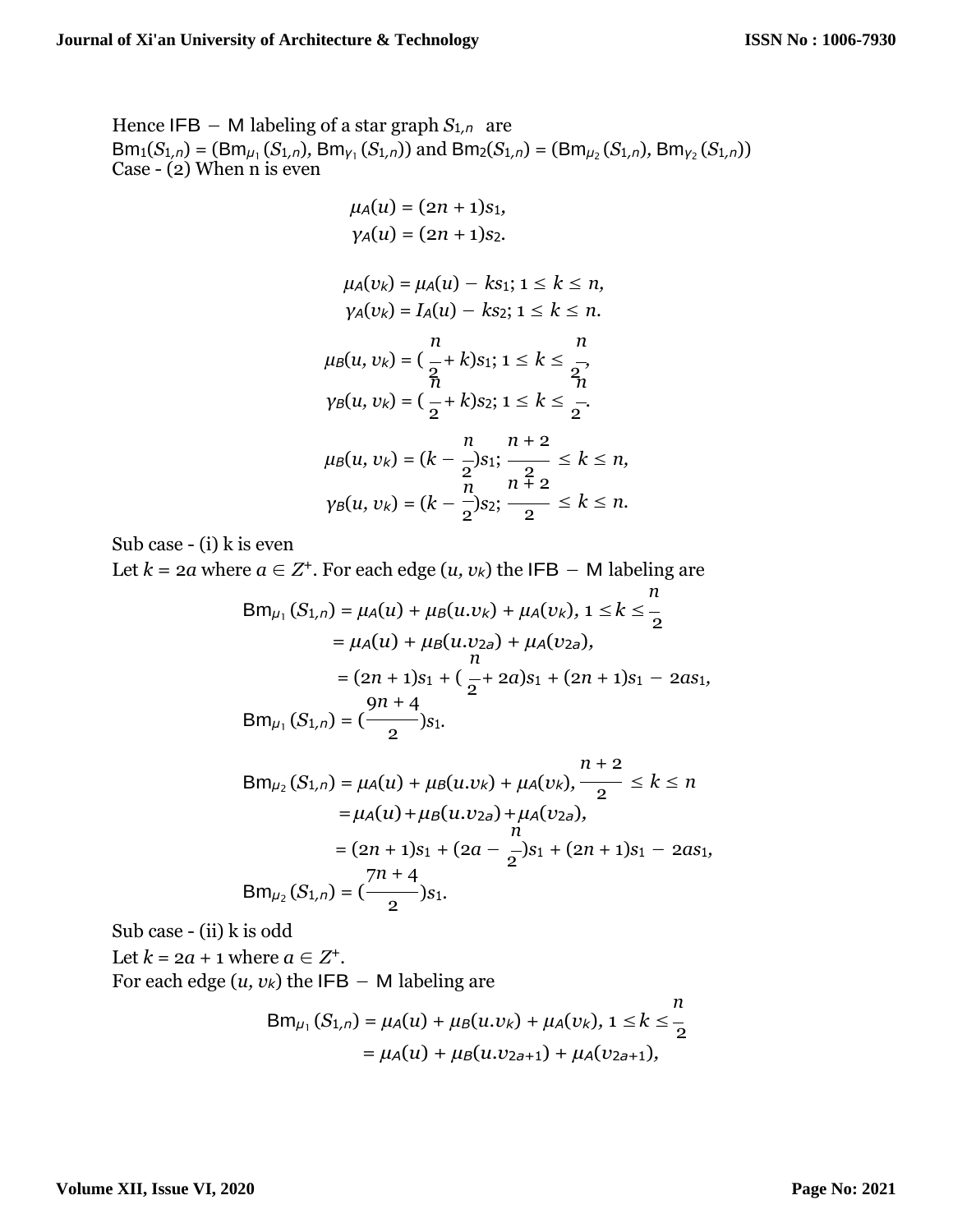$$
n
$$
\n
$$
= (2n + 1)s_1 + (\frac{n}{2} + 2a + 1)s_1 + (2n + 1)s_1 - (2a + 1)s_1,
$$
\n
$$
9n + 4
$$
\n
$$
Bm_{\mu_1}(S_{1,n}) = (\frac{9n + 4}{2})s_1.
$$
\n
$$
n + 2
$$
\n
$$
Bm_{\mu_2}(S_{1,n}) = \mu_A(u) + \mu_B(u.v_k) + \mu_A(v_k), \frac{n+2}{2} \le k \le n
$$
\n
$$
= \mu_A(u) + \mu_B(u.v_{2a+1}) + \mu_A(v_{2a+1}),
$$
\n
$$
n
$$
\n
$$
= (2n + 1)s_1 + ((2a + 1) - \frac{n}{2})s_1 + (2n + 1)s_1 - (2a + 1)s_1,
$$
\n
$$
Bm_{\mu_2}(S_{1,n}) = (\frac{7n + 4}{2})s_1.
$$

Similarly we can find

$$
Bm_{\gamma_1}(S_{1,n}) = \left(\frac{9n+4}{2}\right) s_2,
$$
  
\n
$$
Bm_{\gamma_2}(S_{1,n}) = \left(\frac{7n+4}{2}\right) s_2.
$$

Hence IFB – M labeling of a star graph  $S_{1,n}$  are  $\Box$  $Bm_1(S_{1,n}) = (Bm_{\mu_1}(S_{1,n}), Bm_{\gamma_1}(S_{1,n}))$  and  $Bm_2(S_{1,n}) = (Bm_{\mu_2}(S_{1,n}), Bm_{\gamma_2}(S_{1,n}))$ **Example 3.4** (H). Consider an intuitionistic fuzzy star graph  $K_{1,7}$  such that  $V = \{u, v_1, v_2, v_3, v_4, v_5, v_6, v_7\}$ *and E* = {(*u, v*1)*,* (*u, v*2)*,* (*u, v*3)*,* (*u, v*4)*,* (*u, v*5)*,* (*u, v*6)*,* (*u, v*7)}*.*



IFB − M labeling of *K*<sup>1</sup>*,*<sup>7</sup>

Bm<sub>1</sub>(*K*<sub>1</sub>,7) = (0.33, 0.033) and Bm<sub>2</sub>(*K*<sub>1</sub>,7) = (0.26, 0.026). Hence *K*<sub>1</sub>,7 is an IFB = M labeling graph.